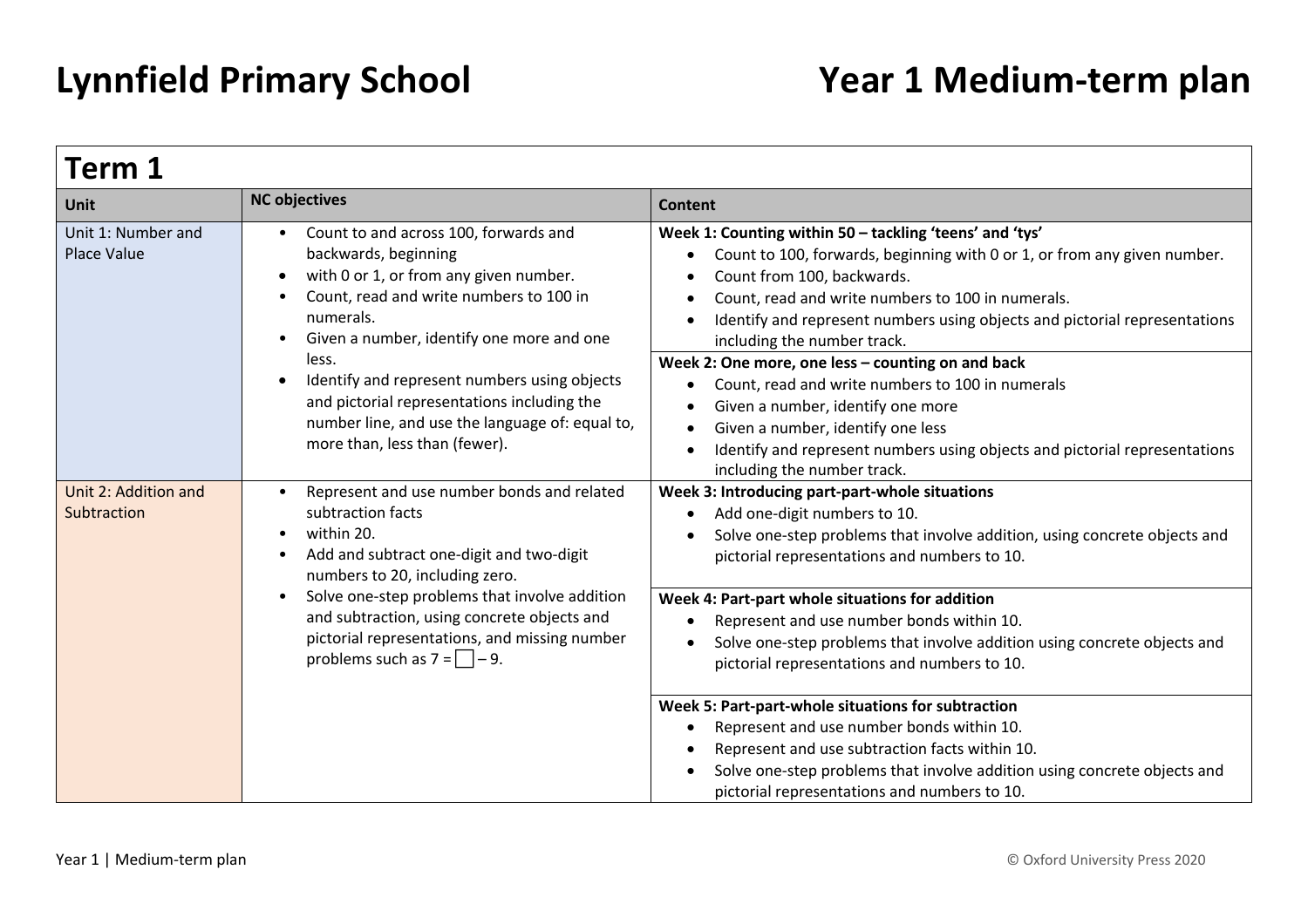| Unit 3: Geometry:<br><b>Properties of Shapes</b> | Recognize and name common 2D and 3D<br>$\bullet$<br>shapes, including:<br>o 2D shapes, for example, rectangles<br>(including squares), circles and triangles.<br>3D shapes, for example, cuboids (including<br>$\circ$<br>cubes), pyramids and spheres.                                                         | Week 6: Describe and name cubes, cuboids and spheres<br>Recognize and name common 3D shapes, including for example, cuboids<br>(including cubes), and spheres.<br>Recognize and name common 2D shapes, including for example, rectangles<br>(including squares), circles and triangles.<br>Week 7: Use rules to sort cubes, cuboids and spheres<br>Recognize and name common 3D shapes, including for example, cuboids<br>(including cubes), and spheres. |
|--------------------------------------------------|-----------------------------------------------------------------------------------------------------------------------------------------------------------------------------------------------------------------------------------------------------------------------------------------------------------------|-----------------------------------------------------------------------------------------------------------------------------------------------------------------------------------------------------------------------------------------------------------------------------------------------------------------------------------------------------------------------------------------------------------------------------------------------------------|
| Unit 4: Addition and<br>Subtraction              | Read, write and interpret mathematical<br>statements involving addition (+), subtraction<br>$(-)$ and equals $(=)$ signs.<br>Represent and use number bonds and related<br>$\bullet$<br>subtraction facts within 20.<br>Add and subtract one-digit and two-digit<br>$\bullet$<br>numbers to 20, including zero. | <b>Week 8: Addition facts</b><br>Represent and use number bonds within 10.<br>Read, write and interpret mathematical statements involving addition (+)<br>and equals $(=)$ signs.<br>Solve one-step problems that involve addition, using concrete objects and<br>$\bullet$<br>pictorial representations and numbers to 10.                                                                                                                               |
|                                                  | Solve one-step problems that involve addition<br>$\bullet$<br>and subtraction, using concrete objects and<br>pictorial representations, and missing number<br>problems such as $7 = \square - 9$ .                                                                                                              | <b>Week 9: Subtraction facts</b><br>Represent and use subtraction facts within 10.<br>Read, write and interpret mathematical statements involving subtraction<br>$(-)$ and equals $(=)$ signs.<br>Subtract one-digit numbers to 10.<br>Solve one-step problems that involve subtraction, using concrete objects<br>and pictorial representations and numbers to 10.                                                                                       |
| <b>Unit 5: Measurement</b>                       | Compare, describe and solve practical problems<br>for:<br>lengths and heights (for example,<br>$\circ$<br>long/short, longer/shorter, tall/short,<br>double/half).<br>Measure and begin to record the following:<br>٠                                                                                           | Week 10: Describe and compare lengths and heights<br>Compare, describe and solve practical problems for lengths and heights (for<br>example, higher/lower, long/short, longer/shorter, tall/short, taller/shorter,<br>double/half).<br>Measure and begin to record lengths and heights.                                                                                                                                                                   |
|                                                  | o lengths and heights.<br>Sequence events in chronological order using<br>$\bullet$<br>language (for example, before and after, next,<br>first, today, yesterday, tomorrow, morning,<br>afternoon and evening).                                                                                                 | Week 11: Put events in time order<br>Sequence events in chronological order using language (or example, before<br>and after, next, first, today, yesterday, tomorrow, morning, afternoon and<br>evening).                                                                                                                                                                                                                                                 |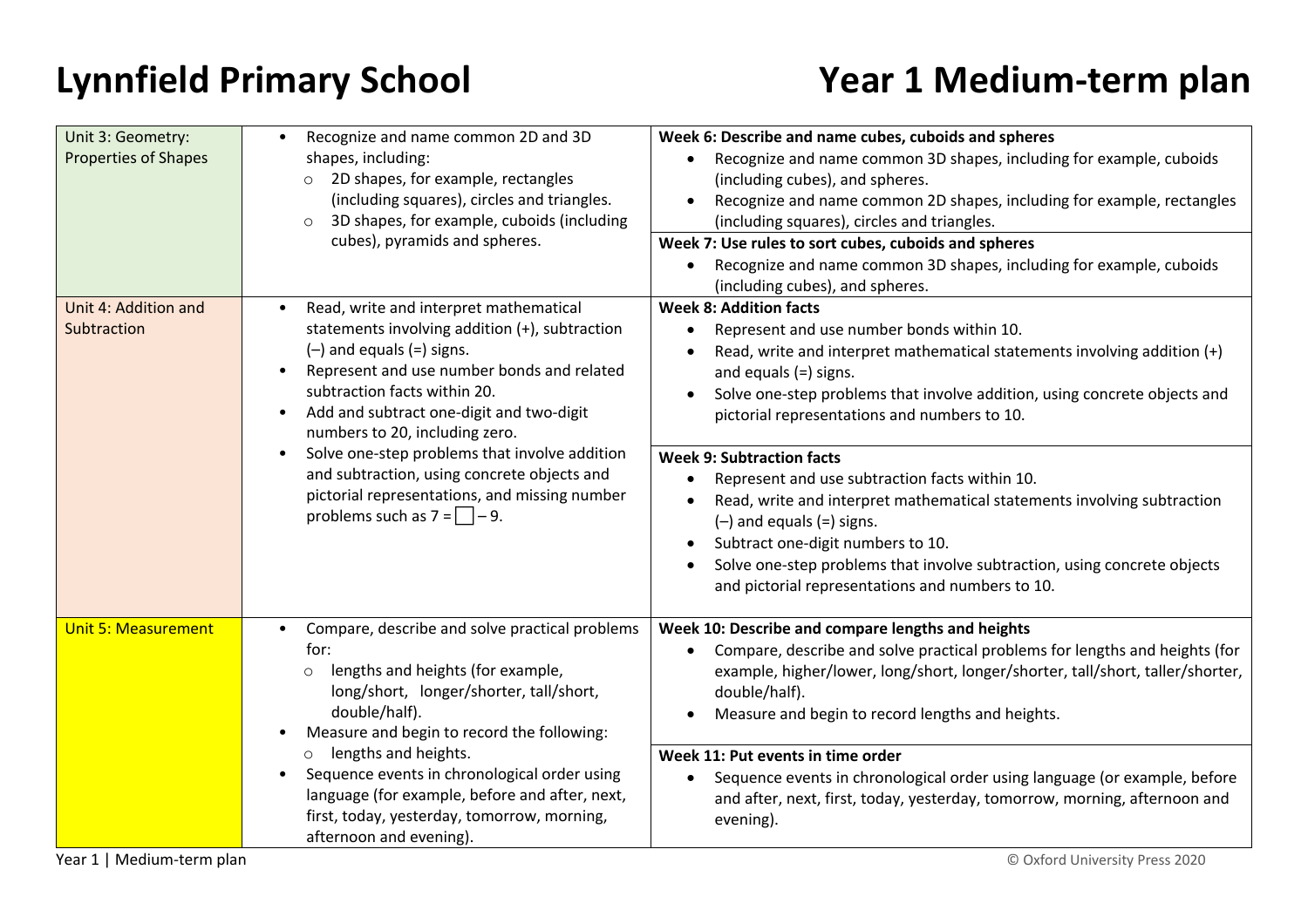|                                        | Recognize and use language relating to dates<br>including days of the week, weeks, months and<br>vears.                          | Recognize and use language relating to dates including days of the week,<br>weeks, months and years.                                                            |
|----------------------------------------|----------------------------------------------------------------------------------------------------------------------------------|-----------------------------------------------------------------------------------------------------------------------------------------------------------------|
| Unit 6: Multiplication<br>and Division | Solve one-step problems involving<br>multiplication and division, by calculating the<br>answer using concrete objects, pictorial | Week 12: Solve equal groups problems practically<br>Solve one-step problems involving multiplication by calculating the answer<br>using concrete objects.       |
|                                        | representations and arrays with the support of<br>the teacher.                                                                   | Week 13: Solve sharing or equal groups problems practically<br>Solve one-step problems involving division, by calculating the answer using<br>concrete objects. |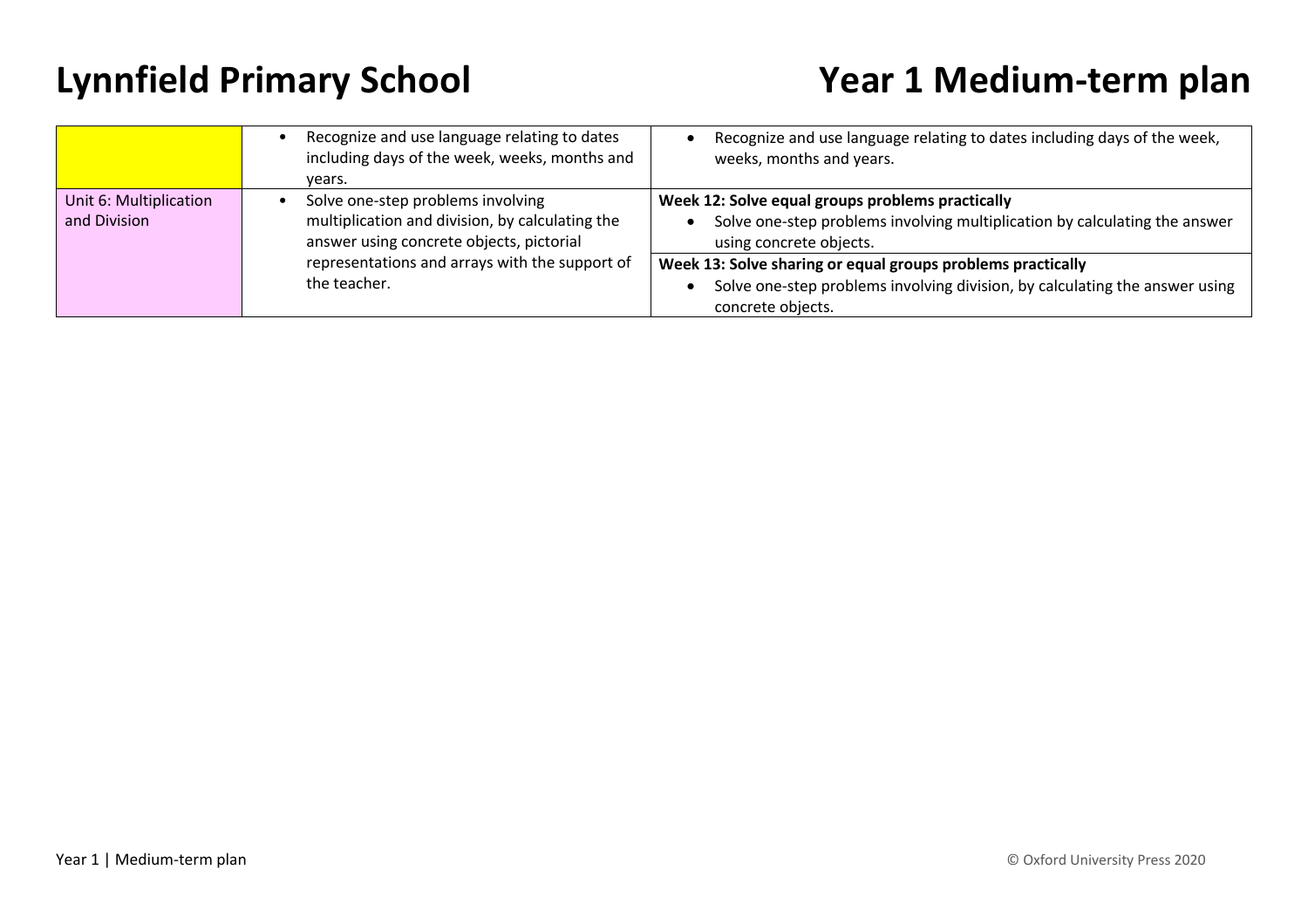| Term <sub>2</sub>                        |                                                                                                                                                                                                                                                                                                                                                                                                                                                                                                                                                                              |                                                                                                                                                                                                                                                                                                                                                                                                                                                                                                                                                                               |
|------------------------------------------|------------------------------------------------------------------------------------------------------------------------------------------------------------------------------------------------------------------------------------------------------------------------------------------------------------------------------------------------------------------------------------------------------------------------------------------------------------------------------------------------------------------------------------------------------------------------------|-------------------------------------------------------------------------------------------------------------------------------------------------------------------------------------------------------------------------------------------------------------------------------------------------------------------------------------------------------------------------------------------------------------------------------------------------------------------------------------------------------------------------------------------------------------------------------|
| <b>Unit</b>                              | <b>NC objectives</b>                                                                                                                                                                                                                                                                                                                                                                                                                                                                                                                                                         | <b>Content</b>                                                                                                                                                                                                                                                                                                                                                                                                                                                                                                                                                                |
| Unit 7: Number and<br><b>Place Value</b> | Count to and across 100, forwards and<br>$\bullet$<br>backwards, beginning with 0 or 1, or from any<br>given number.<br>Count, read and write numbers to 100 in<br>numerals; count in multiples of twos, fives and<br>tens.<br>Given a number, identify one more and one<br>less.<br>Identify and represent numbers using objects<br>$\bullet$<br>and pictorial representations including the<br>number line, and use the language of: equal to,<br>more than, less than (fewer), most, least.<br>Read and write numbers from 1 to 20 in<br>$\bullet$<br>numerals and words. | Week 1: Developing flexible counting and ordering to 100<br>Given a number, identify one more.<br>Given a number, identify one less.<br>Read and write numbers from 1 to 20 in words.<br>Count to and across 100, forwards, beginning from any given number.<br>$\bullet$<br>Count back from any given number up to 100.<br>$\bullet$<br>Count in multiples of twos, fives and tens.<br>Identify and represent numbers using objects and pictorial representations<br>including the number line.<br>Use the language of: equal to, more than, less than (fewer), most, least. |
| <b>Unit 8: Measurement</b>               | Recognize and know the value of different<br>$\bullet$<br>denominations of coins and notes.                                                                                                                                                                                                                                                                                                                                                                                                                                                                                  | Week 2: Working with money<br>Recognize and know the value of different denominations of coins and<br>notes.                                                                                                                                                                                                                                                                                                                                                                                                                                                                  |
| Unit 9: Addition and<br>Subtraction      | Read, write and interpret mathematical<br>$\bullet$<br>statements involving addition (+), subtraction<br>$(-)$ and equals $(=)$ signs.<br>Represent and use number bonds and related<br>subtraction facts within 20.<br>Add and subtract 1-digit and 2-digit numbers to<br>20, including zero.<br>Solve one-step problems that involve addition<br>and subtraction, using concrete objects and<br>pictorial representations, and missing number<br>problems such as $7 = \square - 9$ .                                                                                      | Week 3: Adding and subtracting to and from teens by bridging 10<br>Add and subtract 1-digit and 2-digit numbers to 20.<br>Represent and use number bonds within 10.<br>Represent and use subtraction facts within 10.<br>$\bullet$<br>Solve one-step problems that involve addition and subtraction, using<br>concrete objects and pictorial representations and numbers to 20.<br>Read, write and interpret mathematical statements involving addition (+),<br>subtraction $(-)$ and equals $(=)$ signs.<br>Week 4: Finding the difference                                   |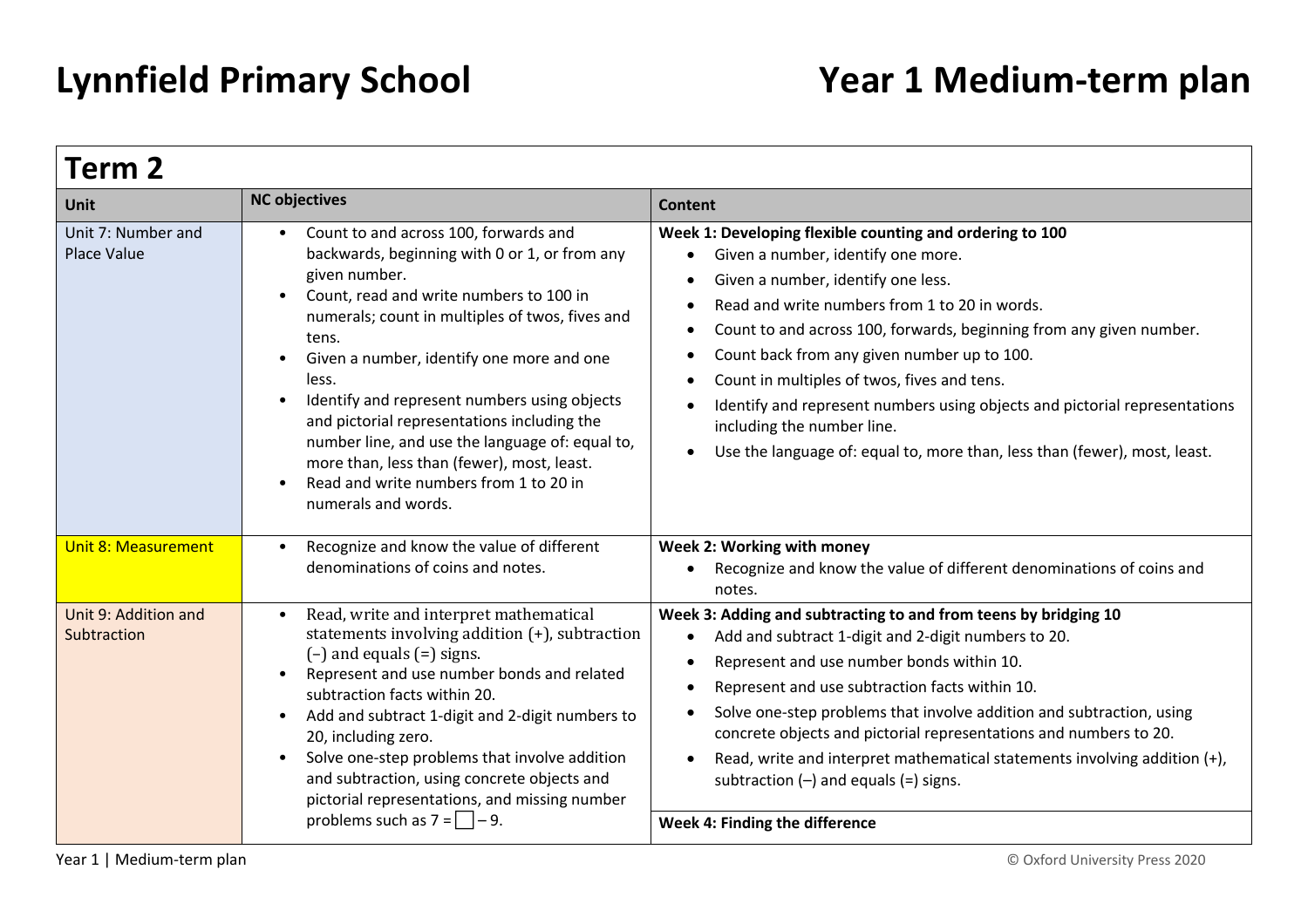|                               |                                                                                                                                                               | Add and subtract 1-digit and 2-digit numbers to 20.                                                                                                                                          |
|-------------------------------|---------------------------------------------------------------------------------------------------------------------------------------------------------------|----------------------------------------------------------------------------------------------------------------------------------------------------------------------------------------------|
|                               |                                                                                                                                                               | Solve one-step problems that involve addition and subtraction, using                                                                                                                         |
|                               |                                                                                                                                                               | concrete objects and pictorial representations and numbers to 20.                                                                                                                            |
|                               |                                                                                                                                                               | Solve missing number problems such as $7 = \square - 9$ (within 10).                                                                                                                         |
|                               |                                                                                                                                                               | Week 5: Adding and subtracting within 20                                                                                                                                                     |
|                               |                                                                                                                                                               | Represent and use number bonds within 20.                                                                                                                                                    |
|                               |                                                                                                                                                               | Represent and use subtraction facts within 20.                                                                                                                                               |
|                               |                                                                                                                                                               | Solve one-step problems that involve addition and subtraction, using                                                                                                                         |
|                               |                                                                                                                                                               | concrete objects and pictorial representations and numbers to 20.                                                                                                                            |
| Unit 10: Fractions            | Recognize, find and name a half as one of two                                                                                                                 | Week 6: What does a half or a quarter look and feel like?                                                                                                                                    |
|                               | equal parts of an object, shape or quantity.<br>Recognize, find and name a quarter as one of<br>$\bullet$                                                     | Recognize, find and name a half as one of two equal parts of an object,<br>shape or quantity.                                                                                                |
|                               | four equal parts of an object, shape or quantity.                                                                                                             | Recognize, find and name a quarter as one of four equal parts of an object,                                                                                                                  |
|                               |                                                                                                                                                               | shape or quantity.                                                                                                                                                                           |
| Unit 11: Geometry:            | Describe position, direction and movement,                                                                                                                    | Week 7: Respond to and use the language of position, direction and movement                                                                                                                  |
| <b>Position and Direction</b> | including whole, half, quarter and three-quarter                                                                                                              | Describe position and direction.                                                                                                                                                             |
|                               | turns.                                                                                                                                                        | Describe movement including whole, half, quarter and three-quarter turns.                                                                                                                    |
| Unit 12: Multiplication       | Solve one-step problems involving<br>$\bullet$                                                                                                                | Week 8: Solving multiplication from arrays problems                                                                                                                                          |
| and Division                  | multiplication and division, by calculating the<br>answer using concrete objects, pictorial<br>representations and arrays with the support of<br>the teacher. | Solve one-step problems involving multiplication by calculating the answer<br>using concrete objects, pictorial representations and arrays with the<br>support of the teacher.               |
|                               |                                                                                                                                                               | Week 9: Solving, practically, division from arrays problems                                                                                                                                  |
|                               |                                                                                                                                                               | Solve one-step problems involving division, by calculating the answer using<br>concrete objects, pictorial representations and arrays with the support of<br>the teacher.                    |
|                               |                                                                                                                                                               | Solve one-step problems involving multiplication and division, by calculating<br>the answer using concrete objects, pictorial representations and arrays with<br>the support of the teacher. |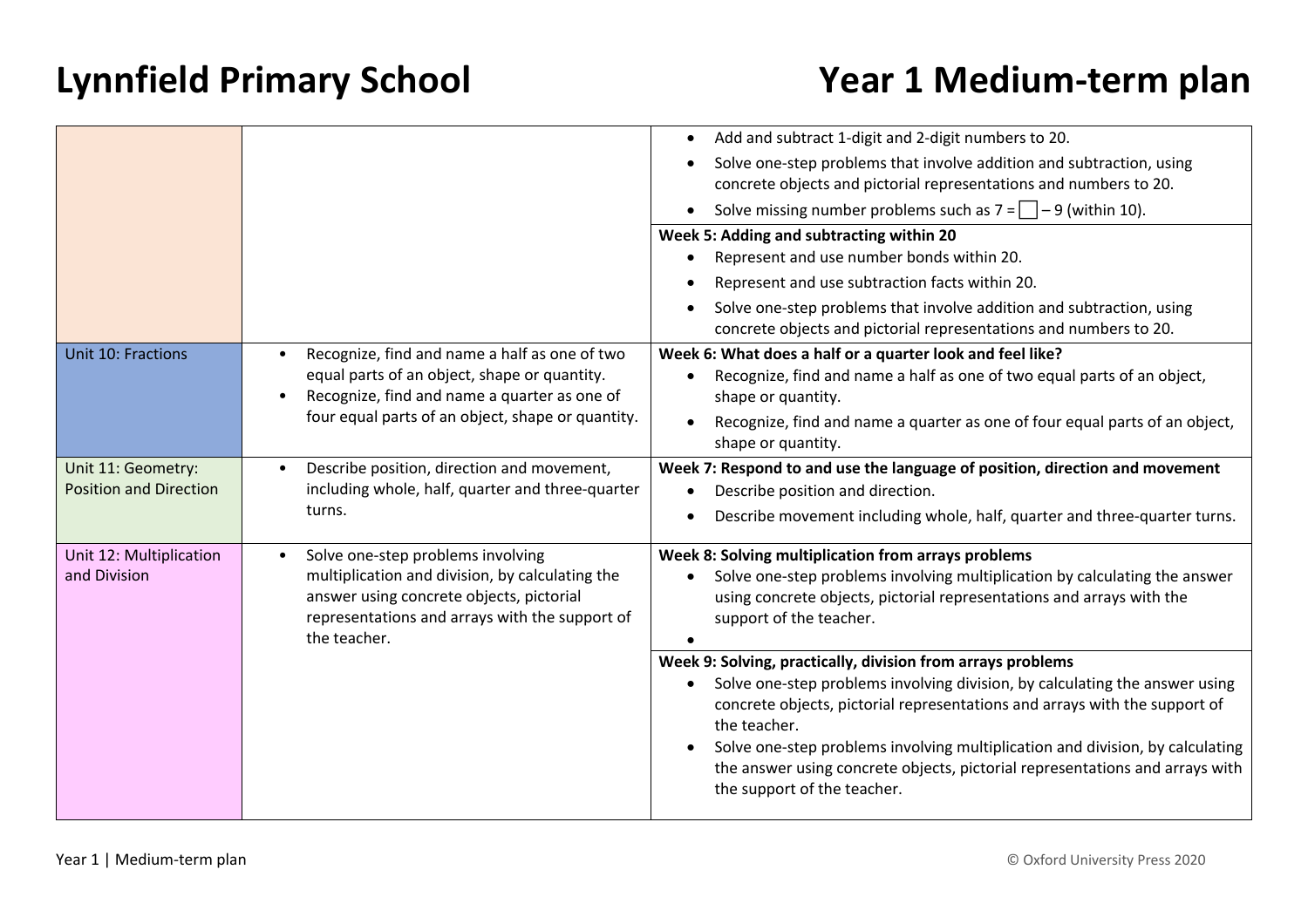| Unit 13: Measurement                                                                                                     | Compare, describe and solve practical problems<br>for:<br>mass/weight (for example, heavy/light,<br>$\circ$<br>heavier than, lighter than)<br>time (for example, quicker, slower, earlier,<br>$\circ$<br>later).<br>Measure and begin to record the following:<br>mass/weight<br>$\circ$<br>time (hours, minutes, seconds).<br>$\circ$<br>Sequence events in chronological order using<br>language (for example, before and after, next,<br>first, today, yesterday, tomorrow, morning,<br>afternoon and evening).<br>Recognize and use language relating to dates,<br>including days of the week, weeks, months and | <b>Week 10: Measuring mass (weight)</b><br>Compare, describe and solve practical problems for mass/weight (for<br>example, heavy/light, heavier than, lighter than).<br>Measure and begin to record mass/weight.<br>Week 11: Time as the duration of events<br>Compare, describe and solve practical problems for time (for example,<br>quicker, slower, earlier, later).<br>Measure and begin to record time (hours, minutes, seconds).<br>$\bullet$<br>Sequence events in chronological order using language (for example, before<br>and after, next, first, today, yesterday, tomorrow, morning, afternoon and<br>evening).<br>Recognize and use language relating to dates, including days of the week,<br>weeks, months and years.<br>Tell the time to the hour and half past the hour and draw the hands on a<br>$\bullet$ |
|--------------------------------------------------------------------------------------------------------------------------|----------------------------------------------------------------------------------------------------------------------------------------------------------------------------------------------------------------------------------------------------------------------------------------------------------------------------------------------------------------------------------------------------------------------------------------------------------------------------------------------------------------------------------------------------------------------------------------------------------------------|----------------------------------------------------------------------------------------------------------------------------------------------------------------------------------------------------------------------------------------------------------------------------------------------------------------------------------------------------------------------------------------------------------------------------------------------------------------------------------------------------------------------------------------------------------------------------------------------------------------------------------------------------------------------------------------------------------------------------------------------------------------------------------------------------------------------------------|
| years.<br>Tell the time to the hour and half past the hour<br>and draw the hands on a clock face to show<br>these times. | clock face to show these times.                                                                                                                                                                                                                                                                                                                                                                                                                                                                                                                                                                                      |                                                                                                                                                                                                                                                                                                                                                                                                                                                                                                                                                                                                                                                                                                                                                                                                                                  |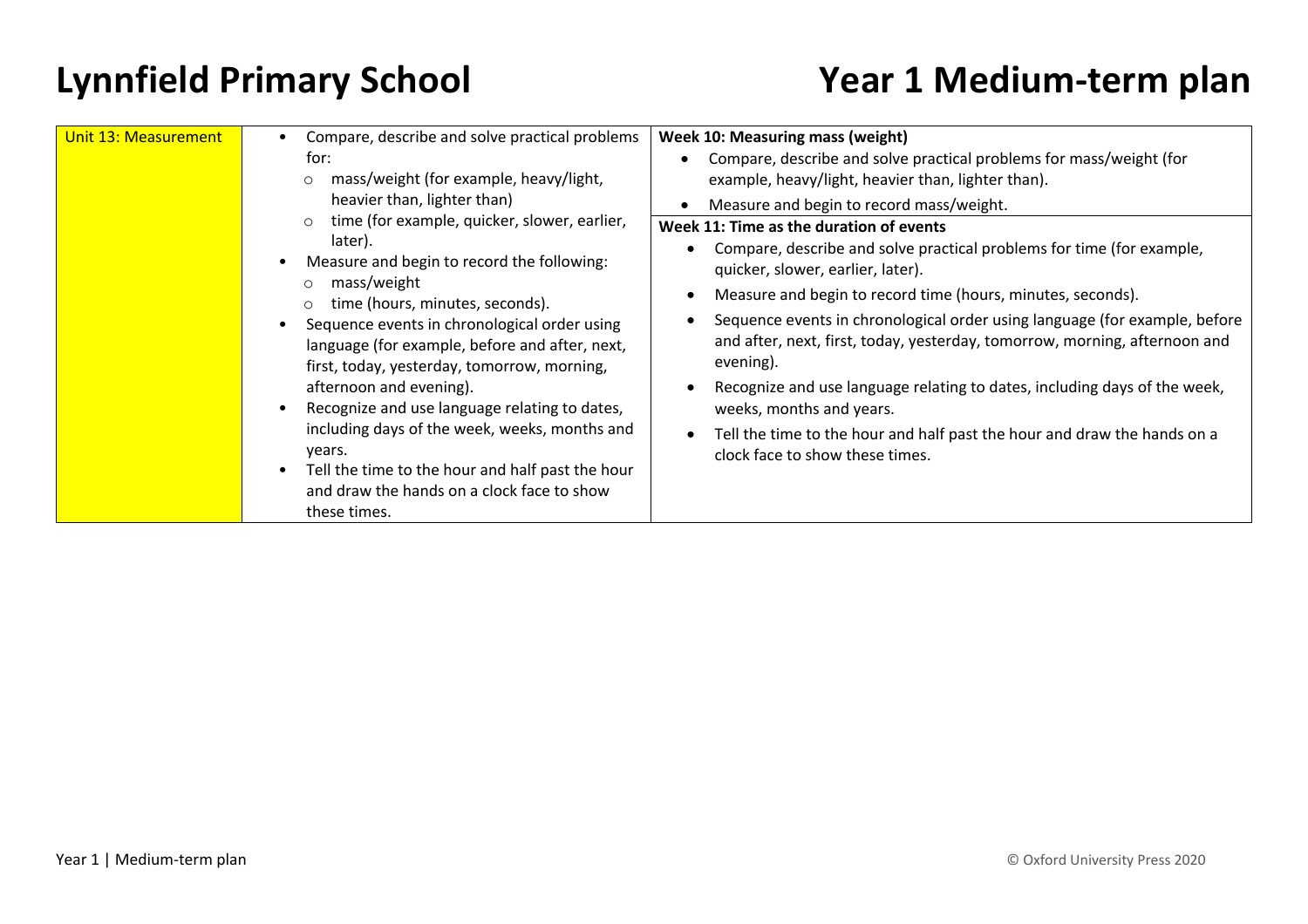| Term 3                               |                                                                                                                                                                                                                                                                                                                                                                                                                                                                                                                                       |                                                                                                                                                                                                                                                                                                                                                                                                                                                                                                                                                                                                                                                                                                                                                                                                            |  |
|--------------------------------------|---------------------------------------------------------------------------------------------------------------------------------------------------------------------------------------------------------------------------------------------------------------------------------------------------------------------------------------------------------------------------------------------------------------------------------------------------------------------------------------------------------------------------------------|------------------------------------------------------------------------------------------------------------------------------------------------------------------------------------------------------------------------------------------------------------------------------------------------------------------------------------------------------------------------------------------------------------------------------------------------------------------------------------------------------------------------------------------------------------------------------------------------------------------------------------------------------------------------------------------------------------------------------------------------------------------------------------------------------------|--|
| <b>Unit</b>                          | <b>NC objectives</b>                                                                                                                                                                                                                                                                                                                                                                                                                                                                                                                  | <b>Content</b>                                                                                                                                                                                                                                                                                                                                                                                                                                                                                                                                                                                                                                                                                                                                                                                             |  |
| Unit 14: Number and<br>place value   | Count to and across 100, forwards and<br>backwards, beginning with 0 or 1, or from any<br>given number.<br>Count, read and write numbers to 100 in<br>numerals; count in multiples of twos, fives and<br>tens.<br>Identify and represent numbers using objects<br>and pictorial representations including the<br>number line, and use the language of: equal to,<br>more than, less than (fewer), most, least.<br>Read and write numbers from 1 to 20 in<br>numerals and words.<br>Given a number, identify one more and one<br>less. | Week 1: Developing flexible counting and number ordering to 100<br>Read and write numbers from 1 to 20 in words.<br>Count to and across 100, forwards, beginning from any given number.<br>$\bullet$<br>Count back from any given number up to 100.<br>$\bullet$<br>Identify and represent numbers using objects and pictorial representations,<br>including the number line.<br>Use the language of: equal to, more than, less than (fewer), most, least.<br>$\bullet$<br>Given a number, identify one more.<br>Given a number, identify one less.                                                                                                                                                                                                                                                        |  |
| Unit 15: Addition and<br>subtraction | Read, write and interpret mathematical<br>statements involving addition (+), subtraction<br>$(-)$ and equals $(=)$ signs.<br>Represent and use number bonds and related<br>subtraction facts within 20.<br>Add and subtract 1-digit and 2-digit numbers to<br>20, including zero.<br>• Solve one-step problems that involve addition<br>and subtraction, using concrete objects and<br>pictorial representations, and missing number<br>problems such as $7 = \square - 9$ .                                                          | Week 2: Deepening addition and subtraction strategies<br>Add and subtract 1-digit and 2-digit numbers to 20.<br>Read, write and interpret mathematical statements involving addition (+),<br>$\bullet$<br>subtraction $(-)$ and equals $(=)$ signs.<br>Represent and use number bonds within 20.<br>Represent and use subtraction facts within 20.<br>Solve one-step problems that involve addition and subtraction, using<br>concrete objects and pictorial representations and numbers to 20.<br>Week 3: Solving change-unknown problems<br>Solve missing number problems such as $7 = -9$ (within 20).<br>$\bullet$<br>Read, write and interpret mathematical statements involving addition (+),<br>$\bullet$<br>subtraction $(-)$ and equals $(=)$ signs.<br>Represent and use number bonds within 20. |  |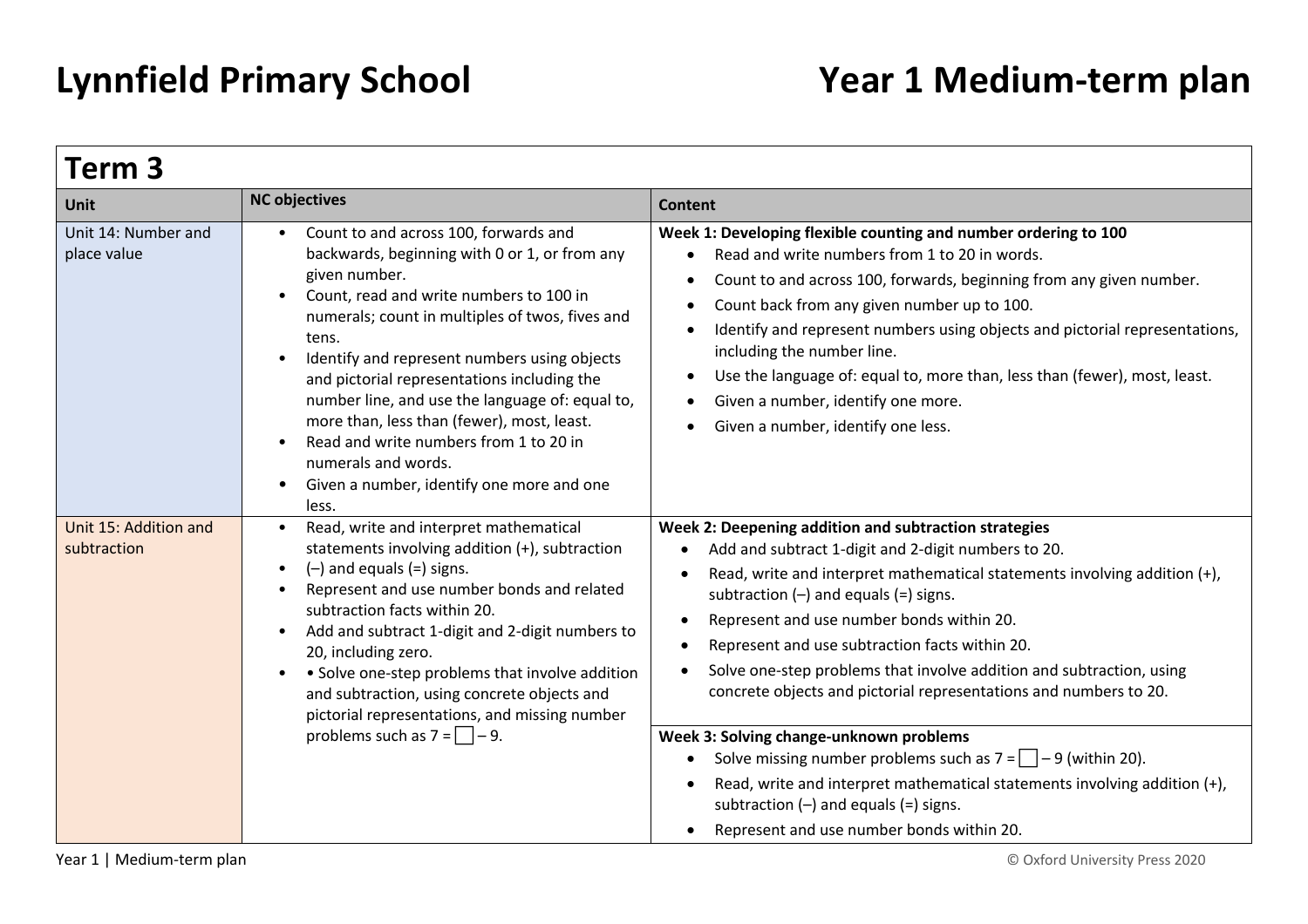|                                                                                                                                                                                                                                                                                                                                                         |                                                                                                                                                                                                                                                                  | Represent and use subtraction facts within 20.<br>$\bullet$                                                                                                                                                                                                                                                                                                                                                        |
|---------------------------------------------------------------------------------------------------------------------------------------------------------------------------------------------------------------------------------------------------------------------------------------------------------------------------------------------------------|------------------------------------------------------------------------------------------------------------------------------------------------------------------------------------------------------------------------------------------------------------------|--------------------------------------------------------------------------------------------------------------------------------------------------------------------------------------------------------------------------------------------------------------------------------------------------------------------------------------------------------------------------------------------------------------------|
|                                                                                                                                                                                                                                                                                                                                                         |                                                                                                                                                                                                                                                                  | Add and subtract 1-digit and 2-digit numbers to 20, including zero.                                                                                                                                                                                                                                                                                                                                                |
| Unit 16: Geometry:<br><b>Properties of Shapes</b>                                                                                                                                                                                                                                                                                                       | Recognize and name common 2D and 3D<br>$\bullet$<br>shapes, including:<br>2D shapes, for example, rectangles<br>$\circ$<br>(including squares), circles and triangles.<br>3D shapes, for example, cuboids (including<br>$\circ$<br>cubes), pyramids and spheres. | <b>Week 4: Properties of shapes</b><br>Recognize and name common 3D shapes, including pyramids.<br>٠<br>Recognize and name common 2D shapes, including for example, rectangles<br>(including squares), circles, hexagons and triangles.                                                                                                                                                                            |
| Unit 17: Measurement<br>for:<br>lengths and heights (for example,<br>$\circ$<br>long/short, longer/shorter, tall/short,<br>double/half)<br>capacity and volume (for example,<br>$\circ$<br>full/empty, more than, less than, half, half<br>full, quarter).<br>Measure and begin to record the following:<br>$\bullet$<br>lengths and heights<br>$\circ$ | Compare, describe and solve practical problems                                                                                                                                                                                                                   | Week 5: Measuring volume and capacity<br>Compare, describe and solve practical problems for capacity and volume<br>(for example, full/empty, more than, less than, half, half full, quarter).<br>Measure and begin to record capacity and volume.                                                                                                                                                                  |
|                                                                                                                                                                                                                                                                                                                                                         | capacity and volume.<br>$\circ$                                                                                                                                                                                                                                  | Week 6: Measuring length and height<br>Measure and begin to record lengths and heights.                                                                                                                                                                                                                                                                                                                            |
| Unit 18: Multiplication<br>and division                                                                                                                                                                                                                                                                                                                 | Solve one-step problems involving<br>$\bullet$<br>multiplication and division, by calculating the<br>answer using concrete objects, pictorial<br>representations and arrays with the support of<br>the teacher.                                                  | Week 7: Solving multiplication problems using arrays<br>Solve one-step problems involving multiplication by calculating the answer<br>using concrete objects, pictorial representations and arrays with the<br>support of the teacher.                                                                                                                                                                             |
|                                                                                                                                                                                                                                                                                                                                                         |                                                                                                                                                                                                                                                                  | Week 8: Solving multiplication and division problems<br>Solve one-step problems involving multiplication by calculating the answer<br>using concrete objects, pictorial representations and arrays with the<br>support of the teacher.<br>Solve one-step problems involving division by calculating the answer using<br>concrete objects, pictorial representations and arrays with the support of<br>the teacher. |